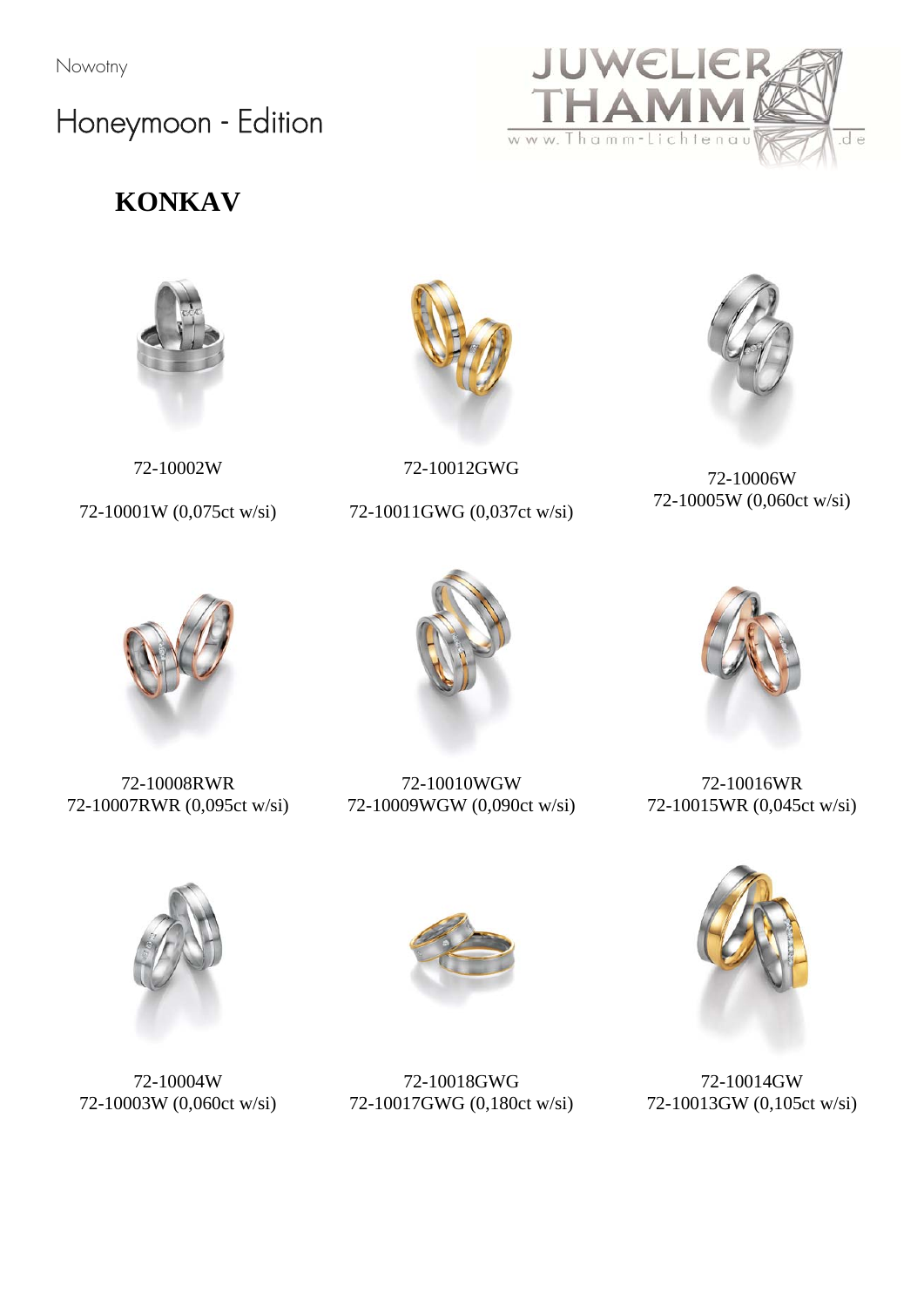Honeymoon - Edition



#### **MOVE - IT**





71-10002GWG 71-10001GWG (0,100ct w/si)

71-10004RWR 71-10003RWR (0,090ct w/si)

71-10014RWR 71-10013RWR (0,300ct w/si)



71-10008W 71-10007W (0,120ct w/si)



71-10010W 71-10009W (0,180ct w/si)



71-10016W 71-10015W (0,270ct w/si)



71-10012W 71-10011W (0,180ct w/si)



71-10006GWG 71-10005GWG (0,240ct w/si)



71-10018WGW 71-10017WGW (0,120ct w/si)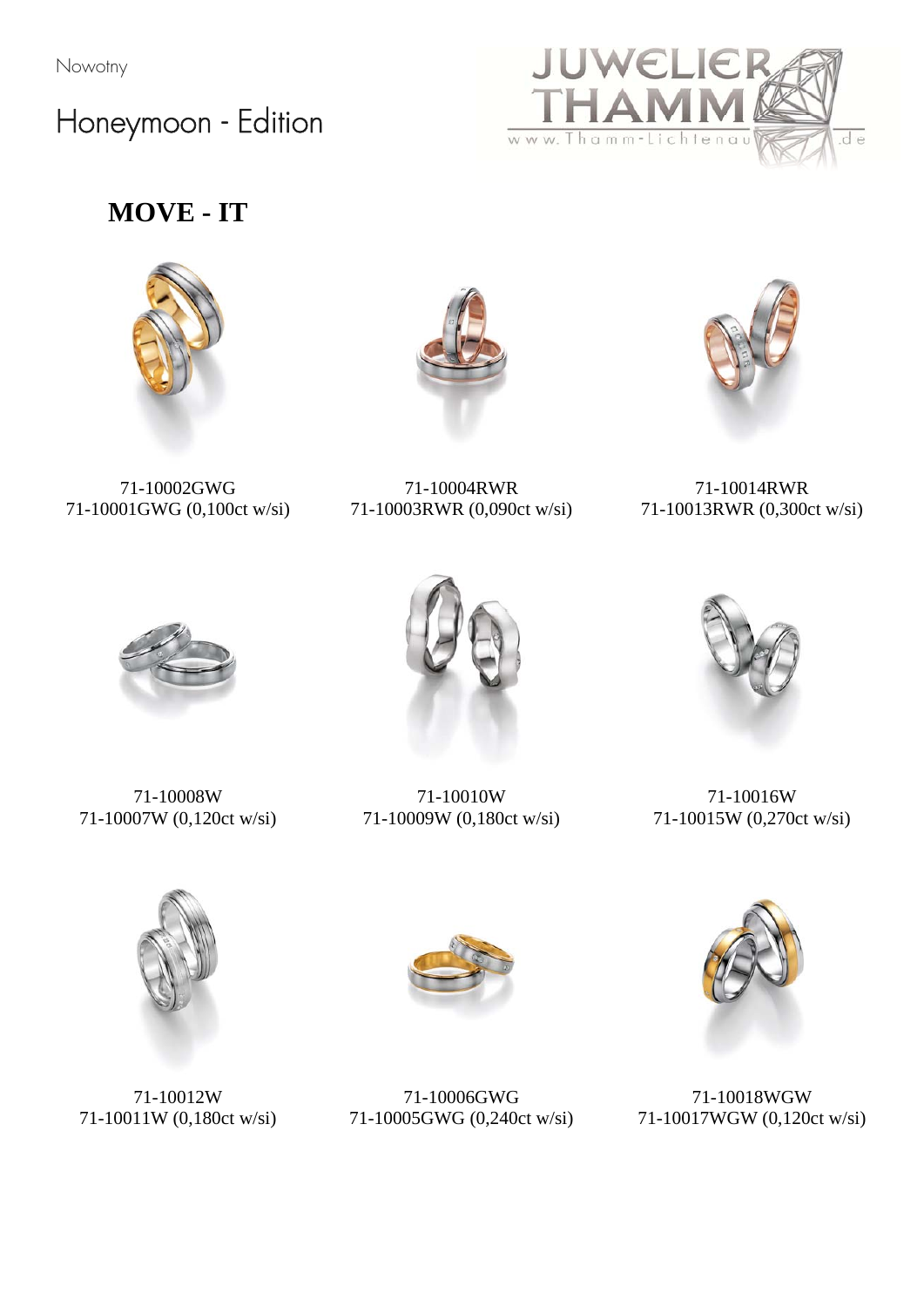Honeymoon - Edition









d e

UWELIE

www. Thamm-Lichtenau

74-10002 585Hellweiss/PD 500 74-10001 585Hellweiss/PD 500 (0,039ct w/si)

74-10008 585Hellweiss/PD 500 74-10007 585Hellweiss/PD 500 (0,090ct w/si)

74-10004 585Hellweiss/PD 500 74-10003 585Hellweiss/PD 500 (0,030ct w/si)



74-10006 585Hellweiss/PD 500 74-10005 585Hellweiss/PD 500 (0,015ct w/si)



74-10012 585Hellweiss/PD 500 74-10011 585Hellweiss/PD 500 (0,075ct w/si)

74-10016 585Hellweiss/PD 500 74-10015 585Hellweiss/PD 500 (0,070ct w/si)



74-10018 585Hellweiss/PD 500 74-10017 585Hellweiss/PD 500 (0,060ct w/si)

74-10014 585Hellweiss/PD 500 74-10013 585Hellweiss/PD 500 (0,045ct w/si)



74-10010 585Hellweiss/PD 500 74-10009 585Hellweiss/PD 500 (0,060ct w/si)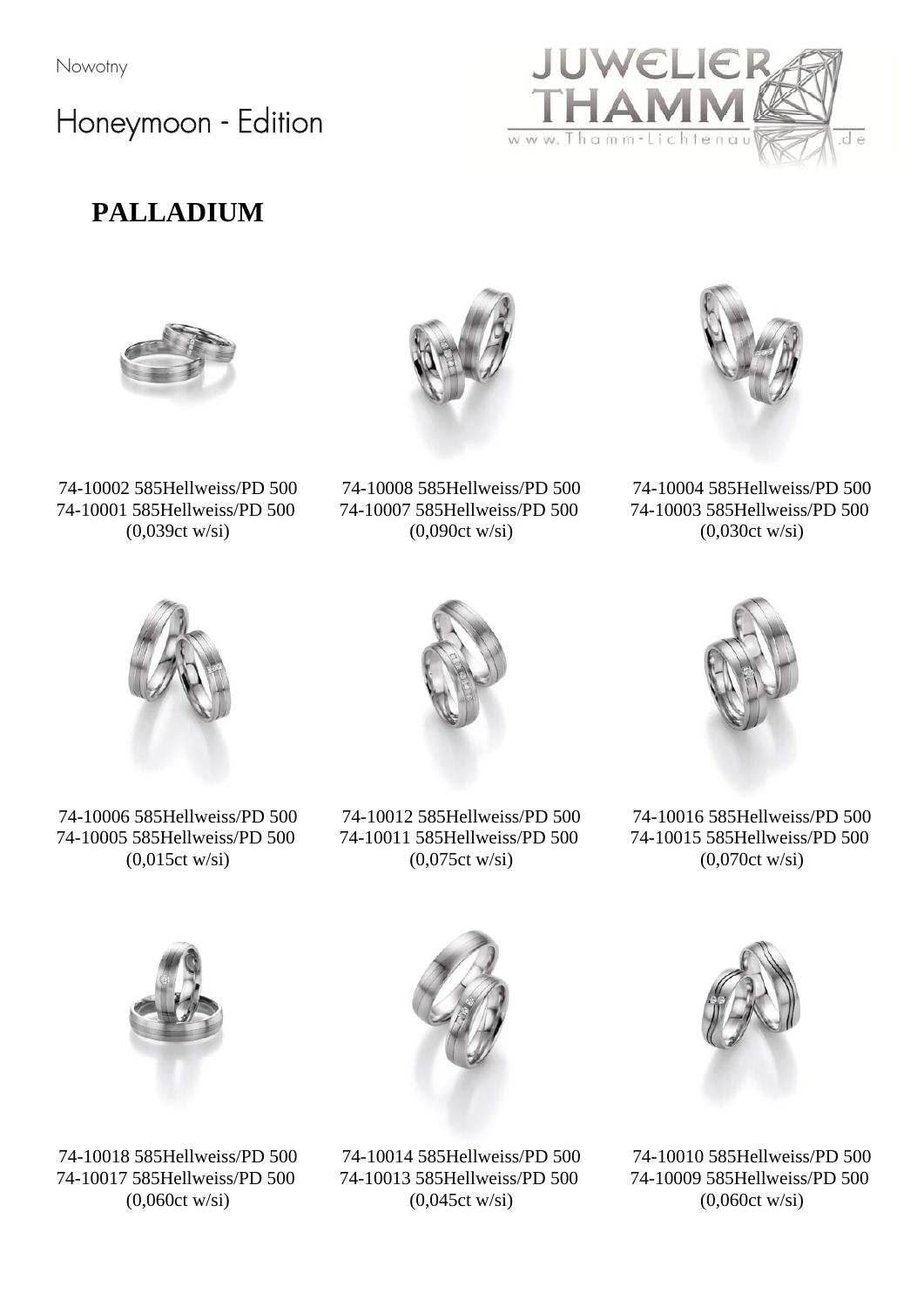Honeymoon - Edition



#### **SOLITAIRE**







 70-10102-045G 70-10103-025WG (0,100ct w/vsi) 70-10113-030GW (0,150ct w/vsi) 70-10111-030G



70-10113-030W (0,150ct w/vsi) 70-10202-040W 70-10203-025W (0,100ct w/vsi)



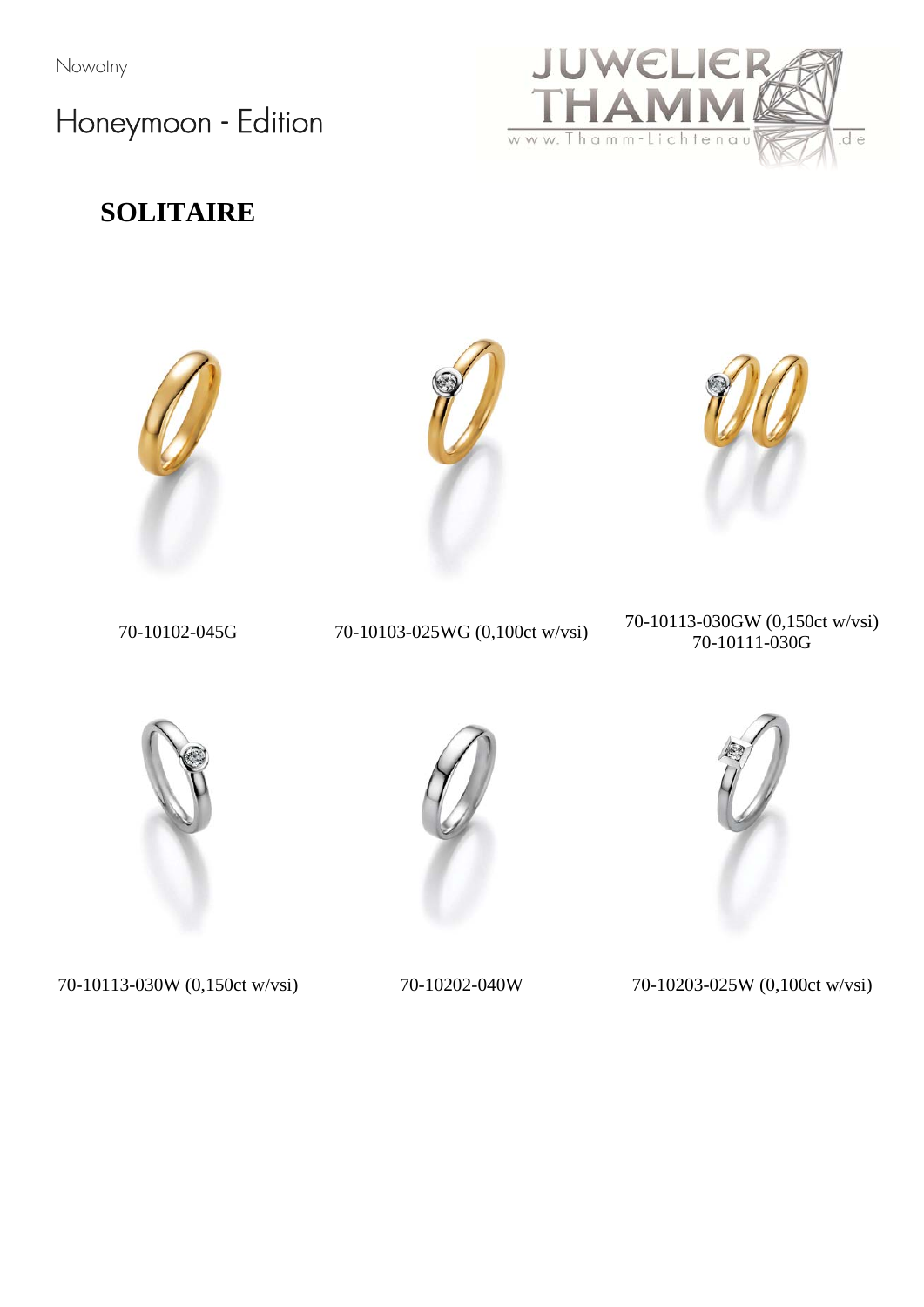## Honeymoon - Edition









70-10213-030W (0,150ct w/vsi) 70-10211-030W 70-10211-030W 70-10213-030G (0,150ct w/vsi)







70-10102-045W 70-10303-028G (0,100ct w/vsi) 70-10313-030W (0,150ct w/vsi) 70-10311-030W







70-10311-030W 70-10323-032W (0,200ct w/vsi) 70-10202-040G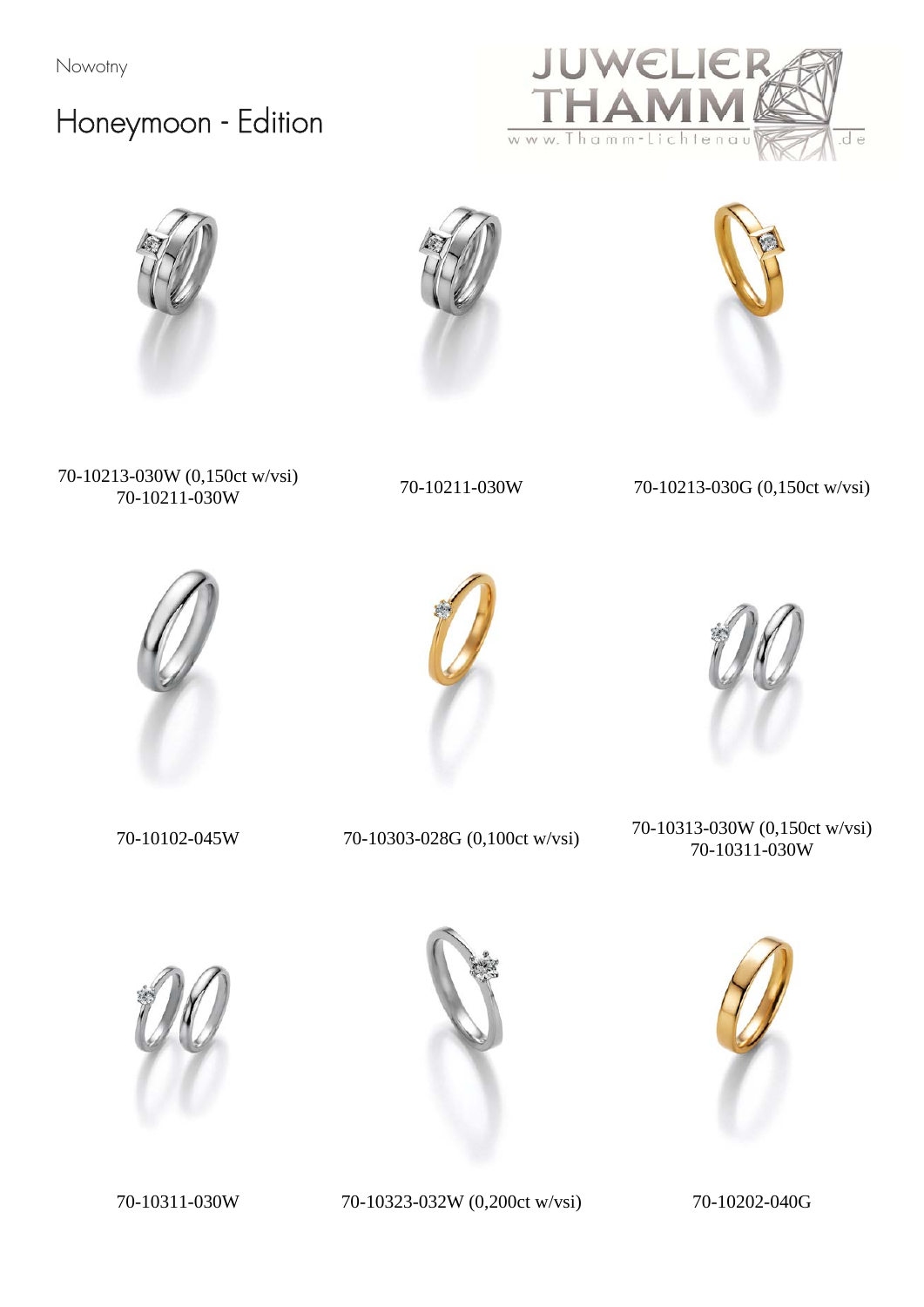# Honeymoon - Edition







70-10413-025GW (0,150ct w/vsi) 70-10423-027W (0,200ct w/vsi) 70-10411-030W 70-10411-030W





70-10433-030GW (0,250ct w/vsi)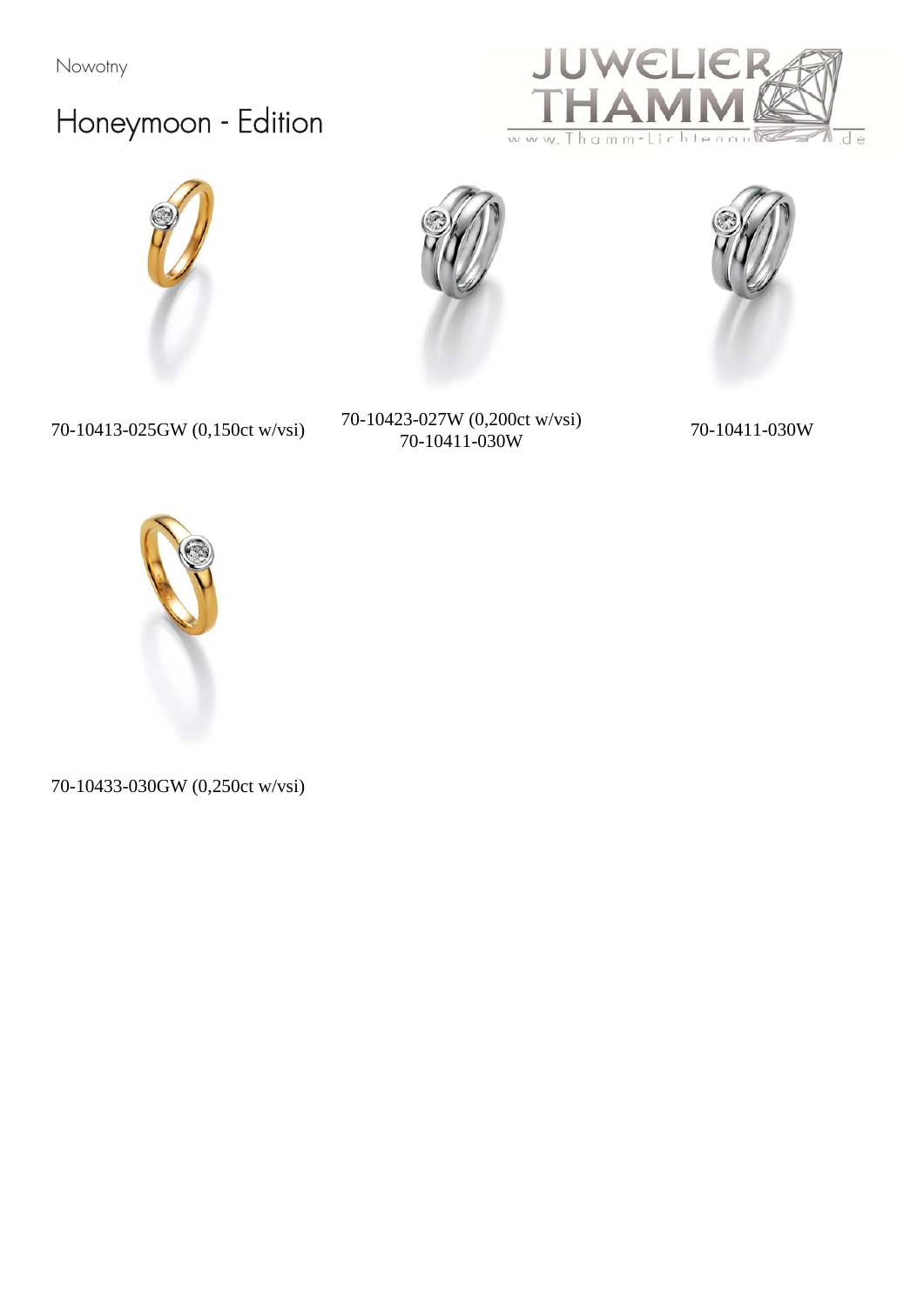Honeymoon - Edition



**PLATIN** 

![](_page_6_Picture_4.jpeg)

73-10004-055PT950 73-10003-055PT950 (0,100ct w/si) 73-10001-065PT950 (0,035ct w/si)

![](_page_6_Picture_6.jpeg)

73-10001-065PT950

73-10006-056PT950 73-10005-056PT950 (0,040ct w/si)

![](_page_6_Picture_10.jpeg)

73-10008-045PT950 73-10007-045PT950 (0,04ct Tw/vvsi) 73-10009-055PT950 (0,08ct w/si) 73-10010-055PT950

![](_page_6_Picture_12.jpeg)

73-10018-050PT950 73-10017-050PT950 (0,07ct w/si)

![](_page_6_Picture_14.jpeg)

![](_page_6_Picture_15.jpeg)

![](_page_6_Picture_16.jpeg)

73-10012-058PT950 73-10011-058PT950 (0,120ct Tw/vvsi) 73-10013-055PT950 (0,045ct w/si) 73-10015-055PT950 (0,180ct Tw/vvsi)73-10012-055PT950 73-10016-055PT950